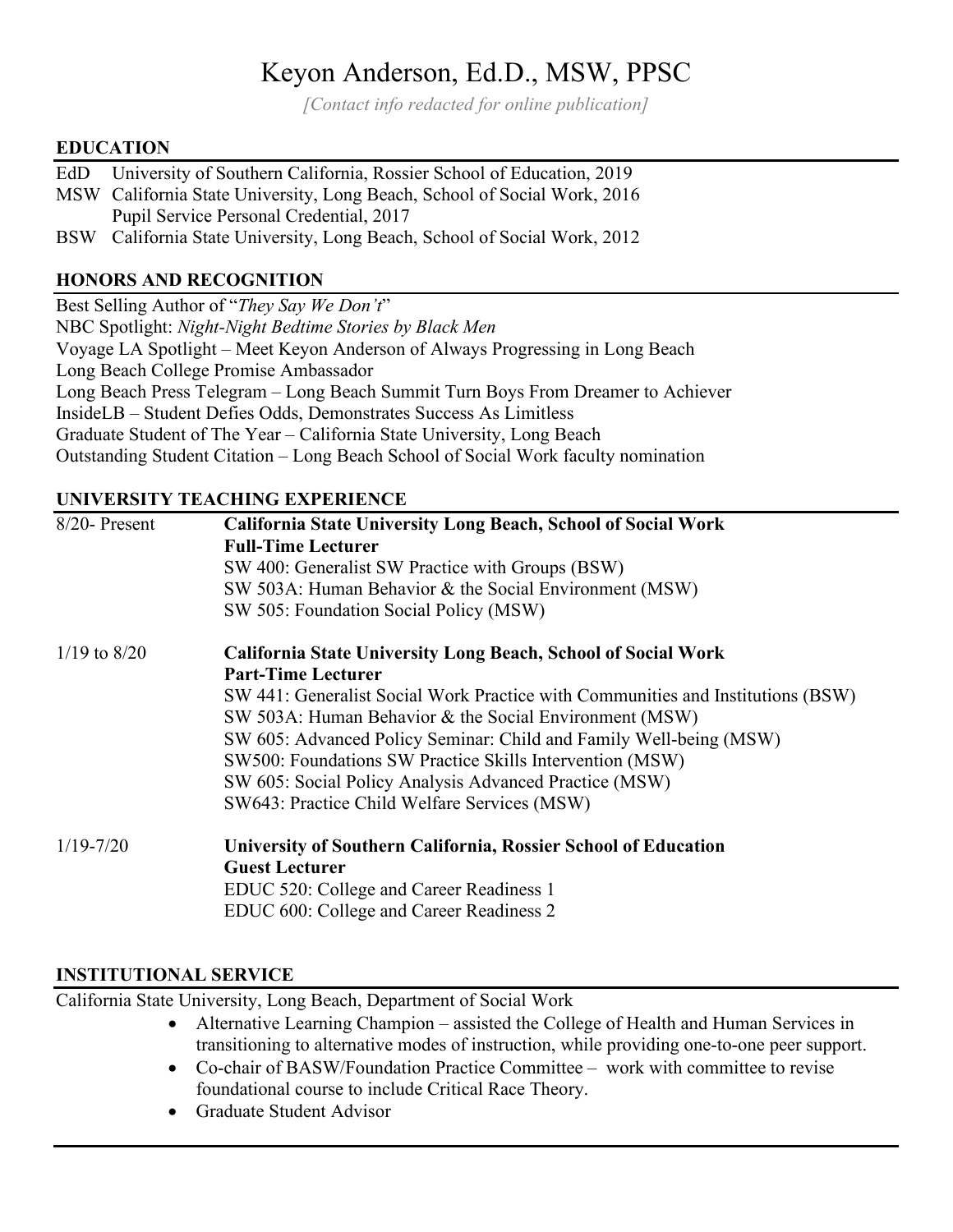#### **PUBLICATIONS**

Anderson, K. (In progress) *Courageous conversation with African American males about navigating K-12.*  Anderson, K. (In progress) *Connecting to educators: humanizing African American/black students experiences.*  Anderson, K. (In Progress) *Increasing access to higher education through understanding basic money concepts.*  Anderson, K. & Korgie, J. (In Progress) *Accidental leadership, intentional departure* . Anderson, K. (2018) Moments Either Define or Contribute to Who You Are . Self-Published.

Children's Book Series

- Anderson, K. (Pending) *The Movement*. Self-Published
- Anderson, K. (Pending) *The Movement V2*. Self-Published
- Anderson, K. (Pending) *Homes*. Self-Published
- Anderson, K. (Pending) *Homes V2*. Self-Published
- Anderson, K. (2021) *Casper*. Self-Published
- Anderson, K. (2021) *Casper V2*. Self-Published
- Anderson, K. (Pending) *Justice X*. Self-Published
- Anderson, K. (Pending) *Justice X*. V2 Self-Published
- Anderson, K. (2020) *PRIDE*. Self-Published
- Anderson, K. (2020) *PRIDE V2*. Self-Published
- Anderson, K. (2020) *Journey*. Self-Published
- Anderson, K. (2020) *Journey V2*. Self-Published
- Anderson, K. (2020) *Prosper*. Self-Published
- Anderson, K. (2020) *Prosper V2* . Self-Published
- Anderson, K. (2020) *Kasha Money Rules*. Self-Published
- Anderson, K. (2020) *Kash Money Rules*. Self-Published
- Anderson, K. (2019). *They Say We Don't*. Self-Published
- Anderson, K. (2019). *They Say We Don't Vol )*. Self-Published

Academic Publications

- Anderson, K. (2019). African American males' anti-deficit achievement narratives of their college preparation experiences navigating through the Los Angeles county K-12 public education system into college. (University of Southern California. Dissertation, Rosier School of Education).
- Anderson, K. (2015). Fostering academic and familial resiliency in African American middle school students: A grant proposal. (California State University, Long Beach. Master's Thesis Collection, School of Social Work).

#### **PROFESSIONAL WORK EXPERIENCE**

| $9/13$ to Present | <b>Always Progressing Inc.</b>                                                                                                                      |
|-------------------|-----------------------------------------------------------------------------------------------------------------------------------------------------|
|                   | <b>President and CEO</b>                                                                                                                            |
| $\bullet$         | Promote literacy through engagement for diverse student groups and community<br>organizations.                                                      |
| $\bullet$         | Facilitate workshops and trainings centered on teaching students how to capitalize on their<br>personal strengths to create success.                |
| $\bullet$         | Provide trainings for staff on multiculturalism and from an equitable lens to better support<br>diverse students.                                   |
| $\bullet$         | Manage the Always Progressing Inc. Scholarship, aimed at supporting inner city students in<br>being able to have access to postsecondary education. |
| $\bullet$         | Provide mentorship for young professionals in developing entrepreneurship skills.                                                                   |
| $\bullet$         | Manage the distribution and sales of apparel and book publications.                                                                                 |
| $\bullet$         | Serves as a brand ambassador for Always Progressing Inc.                                                                                            |
|                   |                                                                                                                                                     |

• Provide general oversight of all Always Progressing Inc. endeavors to all stakeholders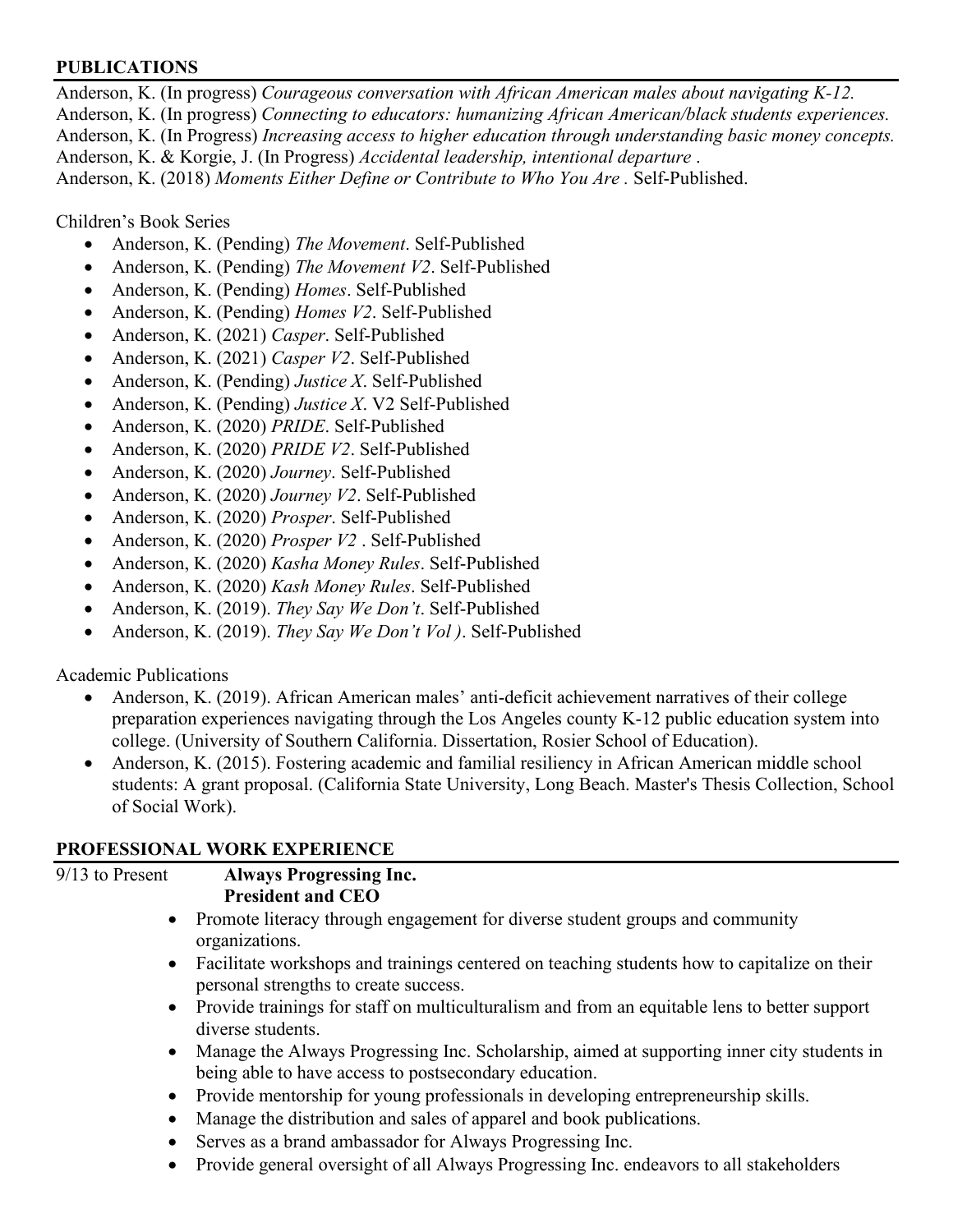### 8/17 to 1/19 **California Student Opportunity and Access Program (Cal SOAP) Director**

- Managed and facilitated daily operations to carry out organizations primary mission of serving first generation students from low income, and low resourced communities.
- Ensured oversight of Cal-SOAP services, programs and events designed to raise awareness of postsecondary options and increase knowledge of financial aid opportunities.
- Trained staff on all programs designed to support and assist students to pursue postsecondary options.
- Established working relationships with stakeholders who contributed to bringing the Cal SOAP mission to fruition i.e. School Districts, California Student Aid Commission (CSAC), Local Government, and Colleges/Universities.
- Served as a liaison between CSAC, the governing board, and the fiscal agent through open lines of communication in order to better serve students.
- Coordinated and prepared content for governing board meetings.
- Ensured compliance of operational and fiscal regulations through tracking funding, and keeping accurate records.
- Collaborated with other college access programs in an effort to maximize services and minimize duplication of services.
- Conducted staff development training with an emphasis on new trends and best practices to serve students unique needs.

## 10/13 to 9/17 **California Student Opportunity and Access Program (Cal SOAP) Assistant Director**

- Supervised 34 staff members in 19 schools within the cities of Long Beach, Compton, Whittier and Lynwood and community locations.
- Assisted the Director in generating program and budget reports to be sent to the CSAC.
- Screened and interviewed new hires to be placed within Long Beach, Compton, Whittier and Lynwood School Districts as College Advisors and Academic Coaches.
- Conducted trainings on college admission, financial aid, career planning and best practices for working with students.
- Partnered with local organizations for special programing (i.e. Cash for College, College Preparatory Summer Camp, (Glow) Financial Literacy Programing and Students of Color Initiatives).
- Linked students, staff and community members to college related resources while staying up to date on the latest college admission information.
- Demonstrated showmanship by stepping into open roles (i.e. one-on-one advising with student, giving classroom presentations, and leading campus tours).
- Sought out additional funding and developed relationships with potential funders.

## 10/11 to 9/13 **California Student Opportunity and Access Program (Cal SOAP) Fieldwork Supervisor/Liaison**

- Supported 24 staff members in 17 schools with Long Beach, Compton, Whittier and Lynwood and 2 community locations.
- Trained staff in high school completion curriculum, college admission requirements and financial aid.
- Formulated monthly staff surveys aimed at tracking best practices for working with lowincome first-generation students.
- Guided staff in meeting program goals through mentorship.
- Bridged students, staff and community members to college access resources.
- Provided motivational presentations to staff and students, as well as, led workshops.
- Directed staff members through crisis management with students.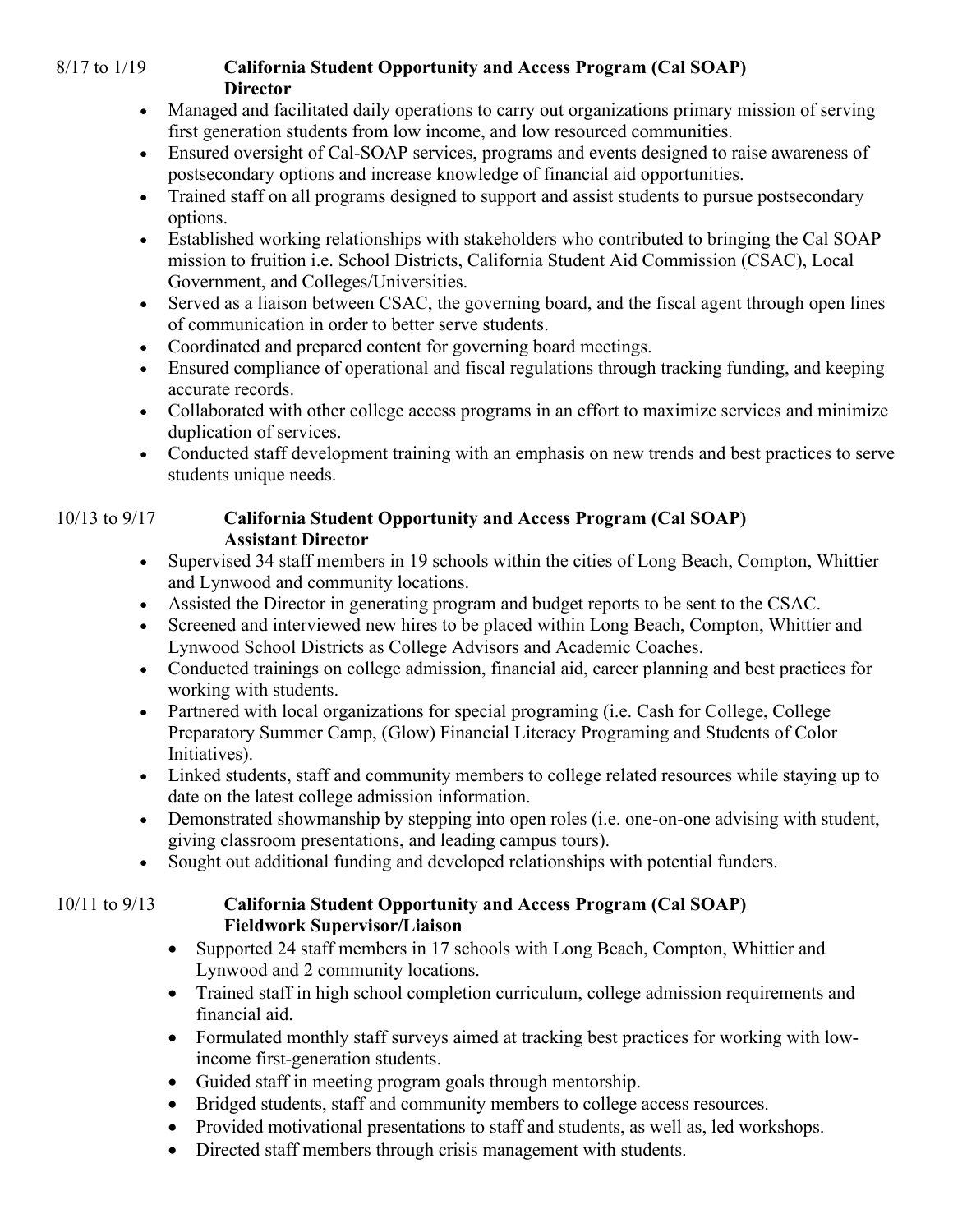### 9/09 to 9/11 **California Student Opportunity and Access Program (Cal SOAP) College Peer Adviser**

- Provided college counseling for high school students ranging in topics such as: Financial Aid, Testing registrations (SAT/ACT), A-G College requirements and College Applications mainly within the Compton Unified School District.
- Organized college campus tours of local UC's, CSU's, private/independent and community colleges.
- Prepared students for later educational experiences by encouraging them to explore learning opportunities and to persevere with challenging tasks.
- Counseled students regarding educational issues, such as course and program selection, class scheduling and registration, school adjustment, study habits, and career planning.

## **EDUCATION INTERNSHIPS**

## 8/15 to 8/16 **East Whittier City School District School Social Work Intern**

- Conducted Bio/Psycho/Social Assessments.
- Presented on Bully, Sexual Harassment and Cyber Bullying Prevention.
- Facilitated support groups ranging in topics from Family Issues, Self-esteem, Anger-Management and Appreciate Social Skills.
- Developed behavior plans and set client goals.
- Crisis management including suicide assessment, developing safety plans and referring for services.
- Participated in IEP, SST and SURB Meeting.

## 8/14 to 5/15 **Operation Jump Start Counseling Intern**

- Conducted Bio/Psycho/Social Assessments.
- Coordinated and facilitate 14-week support group focused on college preparation and success. Topic included: College Applications, Time Management, Healthy Lifestyle, Financial Aid, Dating, and Campus Life.
- Improved Clinical/Therapeutic Intervention Skills through individual counseling.
- Provided current first-generation college student with guidance and support.
- Lead Collaborative/Support Meetings with agency staff and interns.
- Mediated and explain the college admission process to students and families.
- Assisted case managers with various tasks, projects and assignments.

## **COMMUNITY INVOLVEMENT**

## **Co-Director, Long Beach, South Bay, Inglewood Kappa Langue Mentoring Program**

• Mentoring young men of color toward achieving success in academia and all subsequent endeavors.

## **Mentor, Operation Jump Start**

• One-to-one mentor aimed at guidance a young black male in preparing for life and career.

## **Peer Business Mentoring & Financial Education, SYNCIS**

• Assist underrepresented groups in access tools to build sustainable business and economic status to increase equity, diversity and inclusion in desired fields of practice.

## **Director of Education, Long Beach Community Resource Center**

• Working with a committee of local business owners, residents and stakeholders to create/establish a community center focused on bridging gaps in access for African American/Black residents of Long Beach.